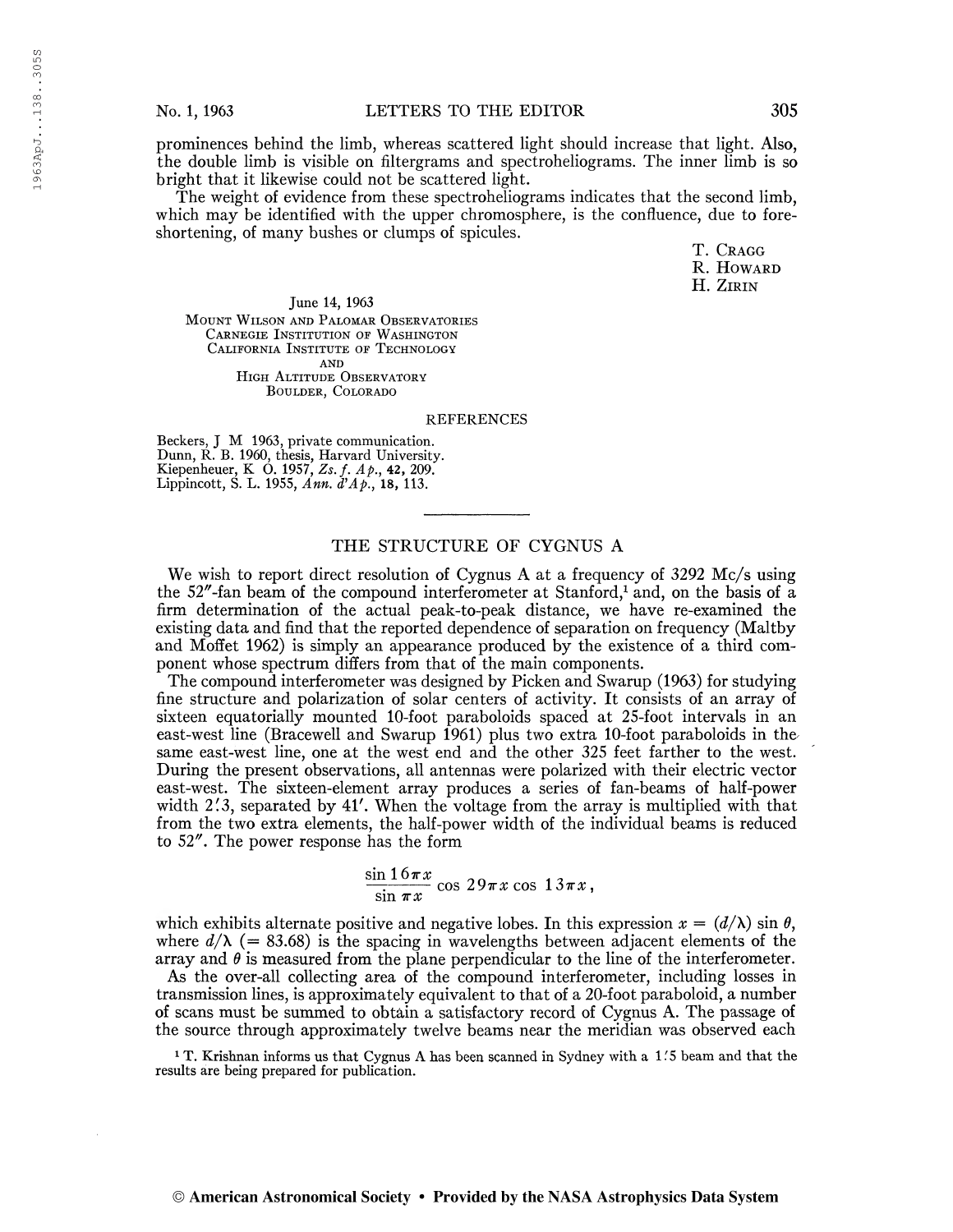day, the receiver output was integrated for 2-second periods and was then recorded digitally. Figure 1, the final record obtained from 12 days of observations, contains 148 scans of the source. In constructing this record, a number of points near the two peaks of the source were interpolated numerically. The asymmetry of the baseline in Figure <sup>1</sup> is attributed to an unidentified inequality in the electrical path lengths to the antennas of the order of 6 mm (in about 100 m).

The origin of the scale of angle in Figure <sup>1</sup> is at the centroid of the source distribution. The measured right ascension was  $19^{h}58^{m}07$ .<sup>83</sup>, subject to an undetermined correction estimated to be of the order of 2? The observations were made between December 11 and December 30, 1962.



Fig. 1.—Composite record of Cygnus A based on 148 drift scans with the 52" beam

The east-west spacing of the two peaks is  $98'' \pm 4''$  r.m.s. error. The r.m.s. error was determined by theoretical considerations based on the signal-to-noise ratio of the record. By replotting the two peaks several times with the addition of noise samples taken from the skirts of the record, we confirmed that the r.m.s. error does not exceed this estimate. The ratio of peak signal to r.m.s. noise is 11. In terms of a two-component model we can say that the flux density ratio of the components is unity within 20 per cent estimated error.

The directly measured peak separation agrees with Rowson's (1959) value at 96" obtained from 2800 Mc/s interferometry. However, the most detailed observations of the source are those by Lequeux (1962) at 1420 Mc/s, which extend to east-west spacings of 6950 wavelengths. From these data Lequeux derives a rather complicated profile of the source, which shows two components with centroids spaced 100" and some intervening concentrations described as a bridge of emission or a common halo. This further agreement in the spacing raises the question whether the data at lower frequencies are compatible with the existence of two sources spaced about 98". We now describe a study of the interferometer data based on a *simple mathematical model* in which we can readily vary the parameters of the components to fit the interferometer data at different frequencies. A study of Lequeux's data confirms that two components alone do not suffice, and our model therefore consists of three Gaussian components, as shown in Figure 2. In accordance with the 52"-beam observations, the fluxes of the outer components were made equal, and the spacing between them taken as 101". (The spacing is slightly greater than the value directly observed, to take account of the effect of the central component.) The remaining parameters of the model were deter-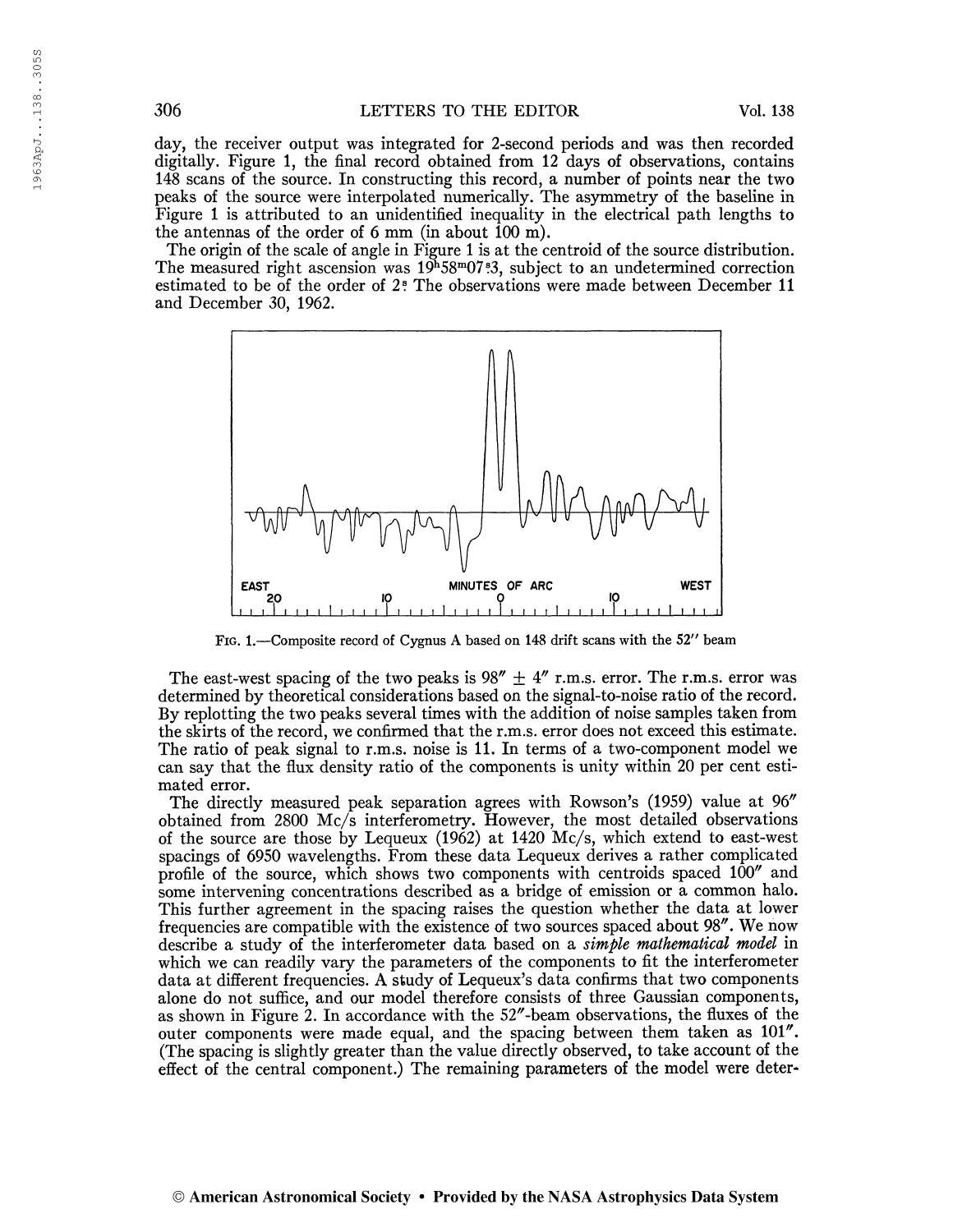$$
\mathfrak{B}(s) = V \exp i\sigma = 0.375 \exp (-1.86 \times 10^{-8} s^2) \n+ 0.375 \exp (-4.65 \times 10^{-8} s^2) \exp (-i3.07 \times 10^{-3} s) \n+ 0.25 \exp (-5.08 \times 10^{-7} s^2) \exp (-i1.31 \times 10^{-3} s) ,
$$



Fig. 2.—Model of Cygnus A involving a wide central component. Based on a frequency-independent spacing of lOl" and interferometry of Lequeux and Jennison and Latham

| a sa |  |
|------|--|
|------|--|

Derived Model For Cygnus A

| Component | Relative<br>Flux Density | Width to<br>Half-Power      | Abscissa      |
|-----------|--------------------------|-----------------------------|---------------|
|           | 0 375<br>375<br>025      | 15''<br>$\frac{23''}{78''}$ | 101''<br>43'' |

where s is the antenna spacing in wavelengths. In the upper part of Figure 3, we represent  $\mathfrak{B}(s)$  by means of the finite phase rotation complex visibility locus (Bracewell 1961), together with the conventional graph of  $V$  versus  $s$ . It will be seen that there is a good fit with the observational data; the discrepancies represent faint fine structure and would not affect the main features of the source. We are now in a position to understand how the third component gave rise to the conclusion that the spacing depended on frequency. The first minimum in Figure 3 occurs when the vectors  $\overrightarrow{OP}$  and  $\overrightarrow{QR}$ representing the contributions of the main components are approximately in opposition. If there were only two components, one could assume that the two vectors were precisely in opposition and deduce the source spacing. However, when the two main vectors are in opposition, the vector  $PQ$  associated with the central source is approximately in quadrature, and so the minimum shifts to a larger antenna spacing where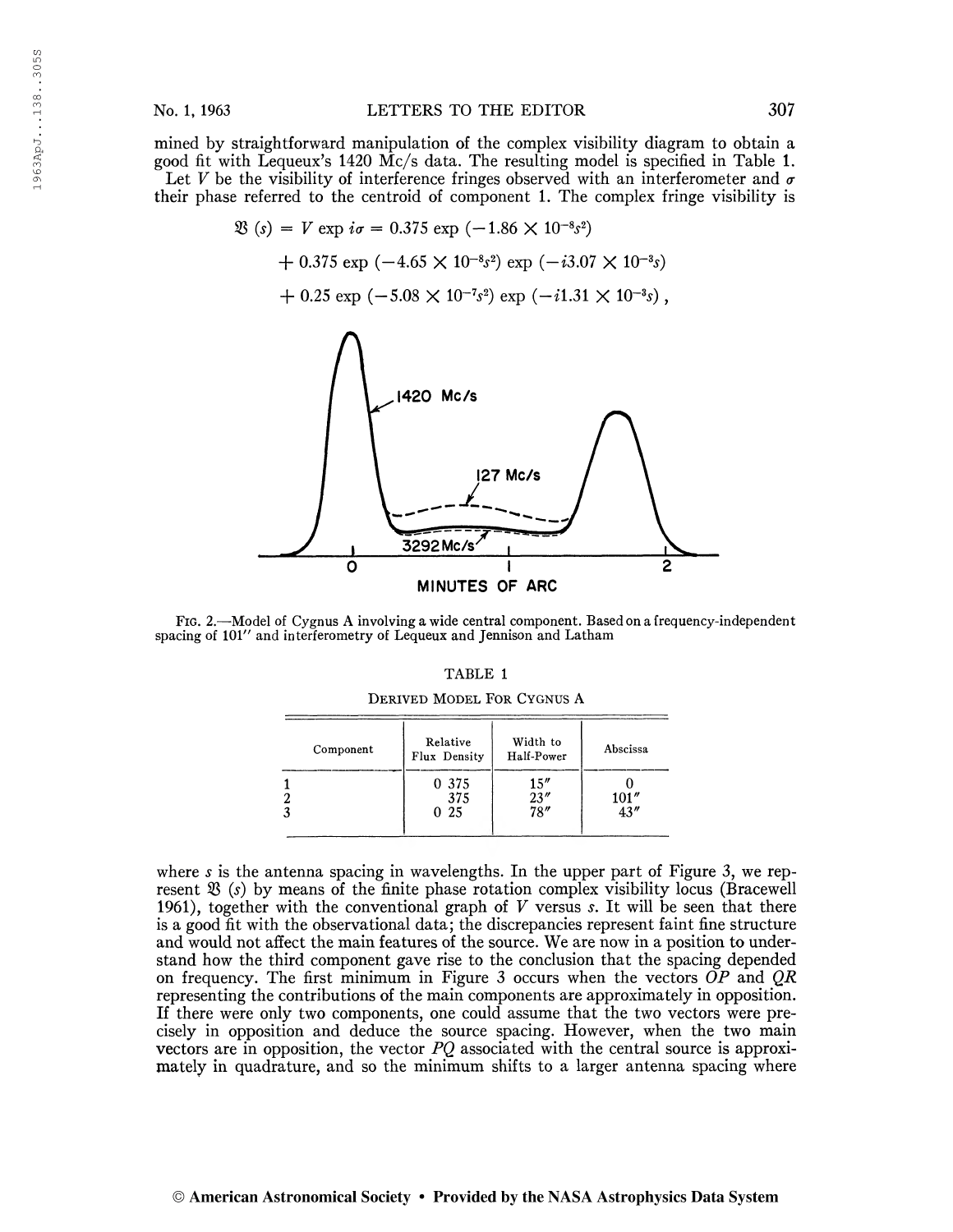the quadrature vector is approximately canceled by the resultant of the two main vectors. Thus, by simply increasing the strength of the third component from 25 to 38 per cent without changing its location or width, we can account for both the location of the first minimum and the height of the second maximum in the visibility-curve observed by Jennison and Latham  $(1959)$  at a frequency of 127 Mc/s, as shown in the lower part of Figure 3.

Rowson (1959), Twiss, Carter, and Little (1960), Lequeux, and Maltby and Hoffet (1962) have all commented on the changing appearance of Cygnus A with frequency. Maltby and Hoffet have summarized the observational evidence for the increase in



Fig. 3.—Observational data taken at 1420 Mc/s by Lequeux {above) and at 127 Mc/s by Jennison et al. (below), together with visibility-curves calculated from the model.

spacing with frequency, and Lequeux says that the diameter of the components decreases and that the inner margin of the components and connecting bridge becomes weaker. According to the present analysis, a simple change in the strength of the third bridging component suffices to explain both the 127 and the 1420 Mc/s data without requiring any change in the separation or the diameter of the main components.

We conclude that Cygnus A is describable by two main components whose spacing of approximately 100" is not required to vary with frequency, joined by an extended central component amounting to 0.38 of the total flux density at 127 Mc/s and 0.25 at 1420 Mc/s. The central component thus has a markedly different spectrum from that of the outer components. This would cause a bend in the over-all spectrum of Cygnus A but not in the direction of the knee that is observed (Whitfield 1957). One or both of the main components must therefore have a knee, and the third component